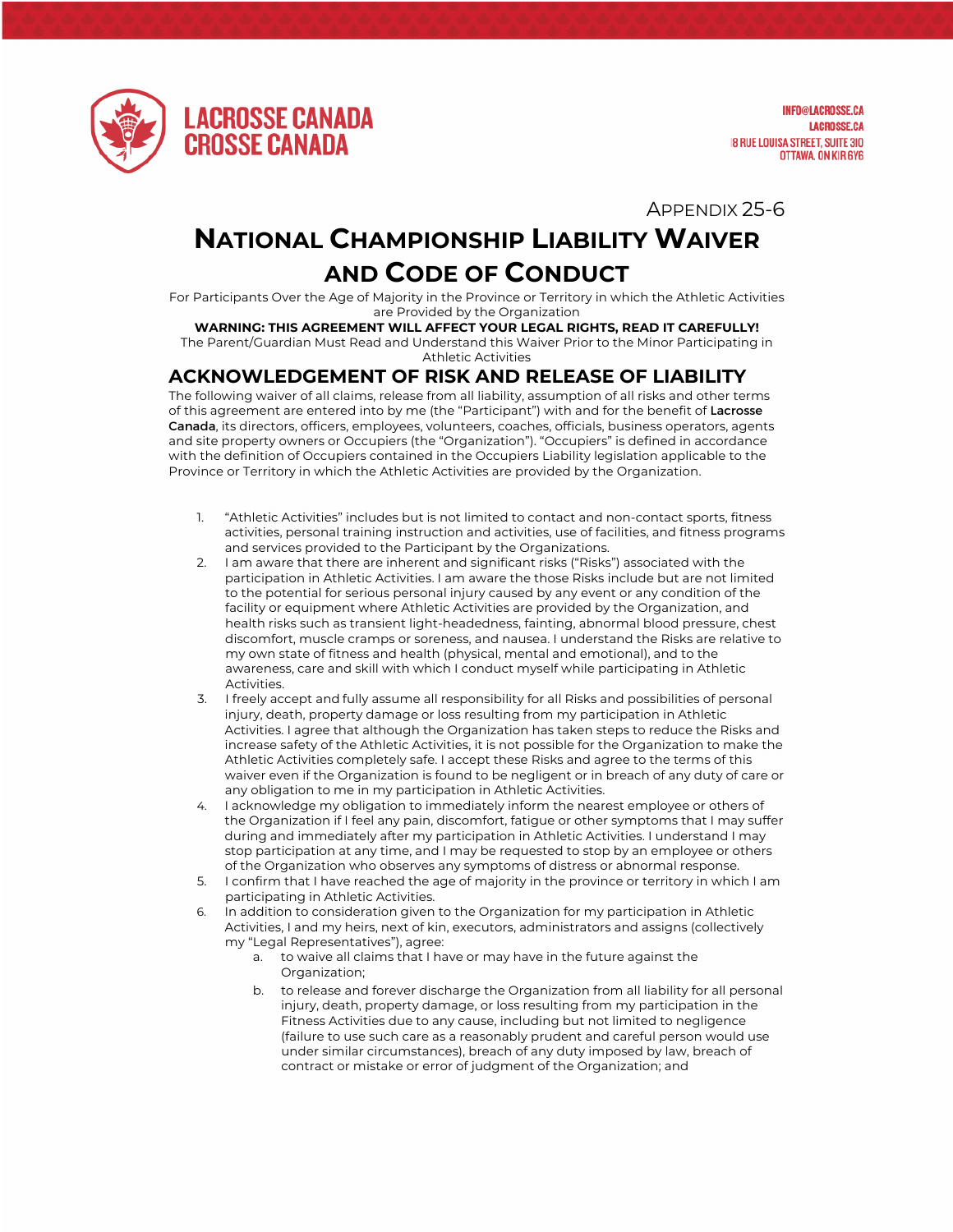- c. c. to be liable for and to hold harmless and indemnify the Organization from all actions, proceedings, claims, damages, costs demands including court costs and costs on a solicitor and own client basis, and liabilities of whatsoever nature or kind arising out of or in any way connected with my participation in Athletic Activities.
- 7. I acknowledge that my image may be replicated by photograph or video during LC events and I hereby release any proprietary rights that I may have in those images to LC and its member associations for the purposes of promoting the sport of lacrosse in Canada.
- 8. I agree that this waiver and all terms contained within are governed exclusively by the laws of the Province or Territory of Canada in which the Athletics Activities are provided to me by the Organization. I hereby irrevocably submit to the exclusive jurisdiction of the courts of that Province or Territory. Any litigation to enforce this waiver must be instituted in the Province or Territory in which the Athletic Activities are provided by the Organization.
- 9. I confirm that I have had sufficient time to read and understand each term in this waiver in its entirety, and have agreed to the terms freely and voluntarily. I understand that this waiver is binding on myself and my Legal Representatives.

Please initial the box after reading and understanding the above statements and conditions.

Initials

## **Code of Conduct**

- This code for conduct identifies the standard of behaviour, which is expected of all LC members and participants, which for the purpose of this policy shall include all players, guardians, parents, coaches, officials, volunteers, directors, officers, committee members, convenors, team managers, trainers, administrators, LC contractors, game announcers, authorized social media representatives, and employees involved in LC activities and events.
- LC is committed to providing an environment in which all individuals are treated with respect. Members and participants of LC shall conduct themselves at all times in a manner consistent with the values of LC, which include fairness, integrity and mutual respect.
- During the course of all LC activities and events, members shall avoid behaviour, which brings LC or the sport of lacrosse into disrepute, including but not limited to abusive use of alcohol, use of non-medical drugs and use of alcohol by minors.
- LC members and participants shall at all times adhere to LC's operational policies, to rules and regulations governing LC events and activities, and to rules and regulations governing any competitions in which the member participates on behalf of LC.
- Members and participants of LC shall not engage in any activity or behaviour which interferes with a competition or with any player or team's preparation for a competition, or which endangers the safety of others.
- Members of LC shall refrain from comments or behaviours, which are disrespectful, offensive, abusive, racist or sexist. In particular, behaviour, which constitutes harassment or abuse, will not be tolerated, and will be dealt with under the LC's Harassment policy.
- Failure to comply with this Code of conduct may result in disciplinary action in accordance with the Discipline Policy of LC. Such action may result in the member losing the privileges, which come with membership inLC, including the opportunity to participate in LC activities and events, both present and future.

Please initial the box after reading and understanding the above statements and conditions.